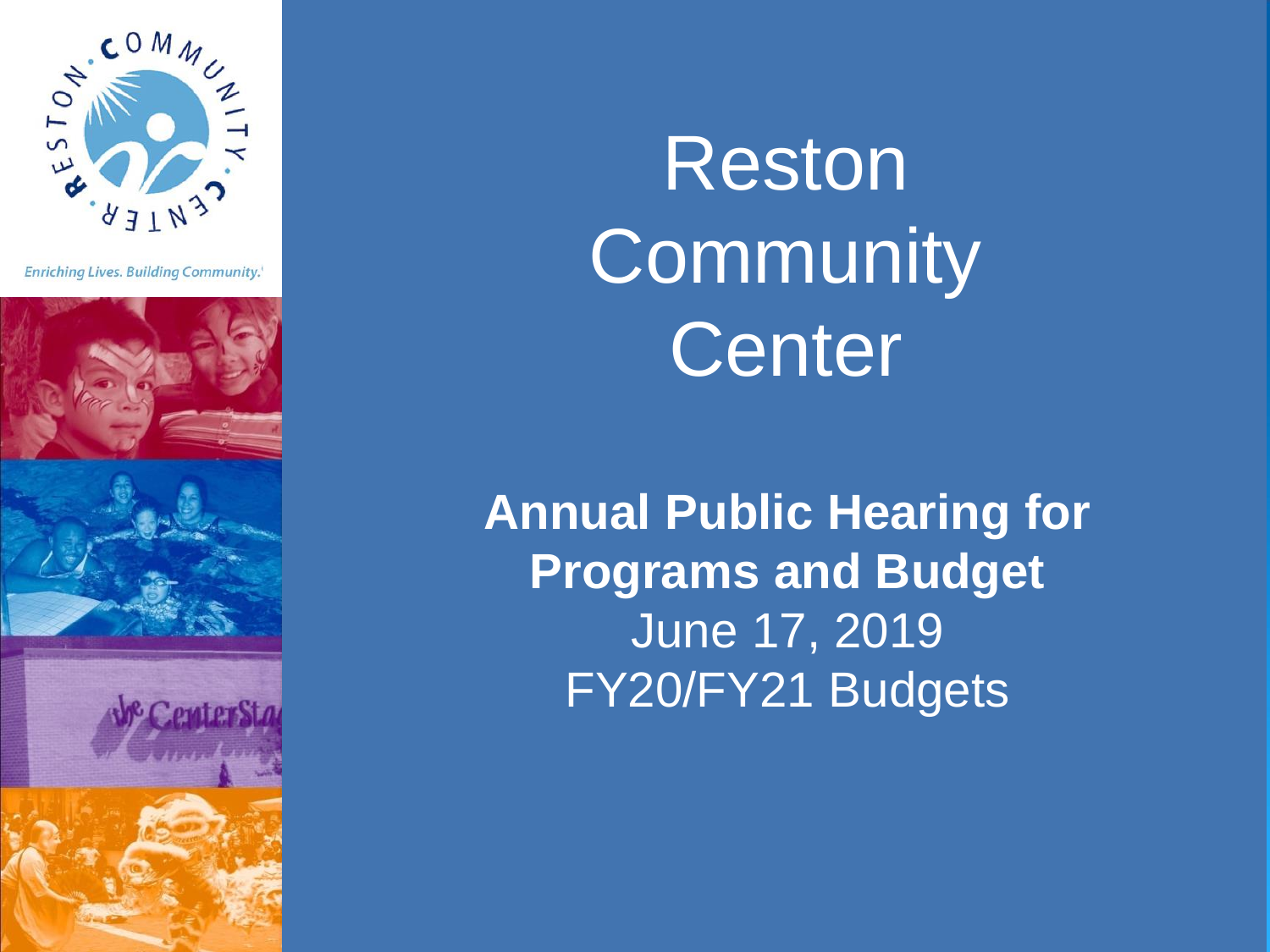### Agenda – June 17

### Annual Public Hearing for Programs and Budget

**Welcome** 

#### **OUR VISION**

#### *Reston Community Center enriches lives and builds community for all of Reston.*

- Highlights of 2018
- **Looking Ahead**
- Aquatics Renovation
- Capital Improvement/Maintenance Plan: Three-year time horizon
- Overview of Capital Planning & Budgets
- Public Input
- Board of Governors

Direction to staff for budget development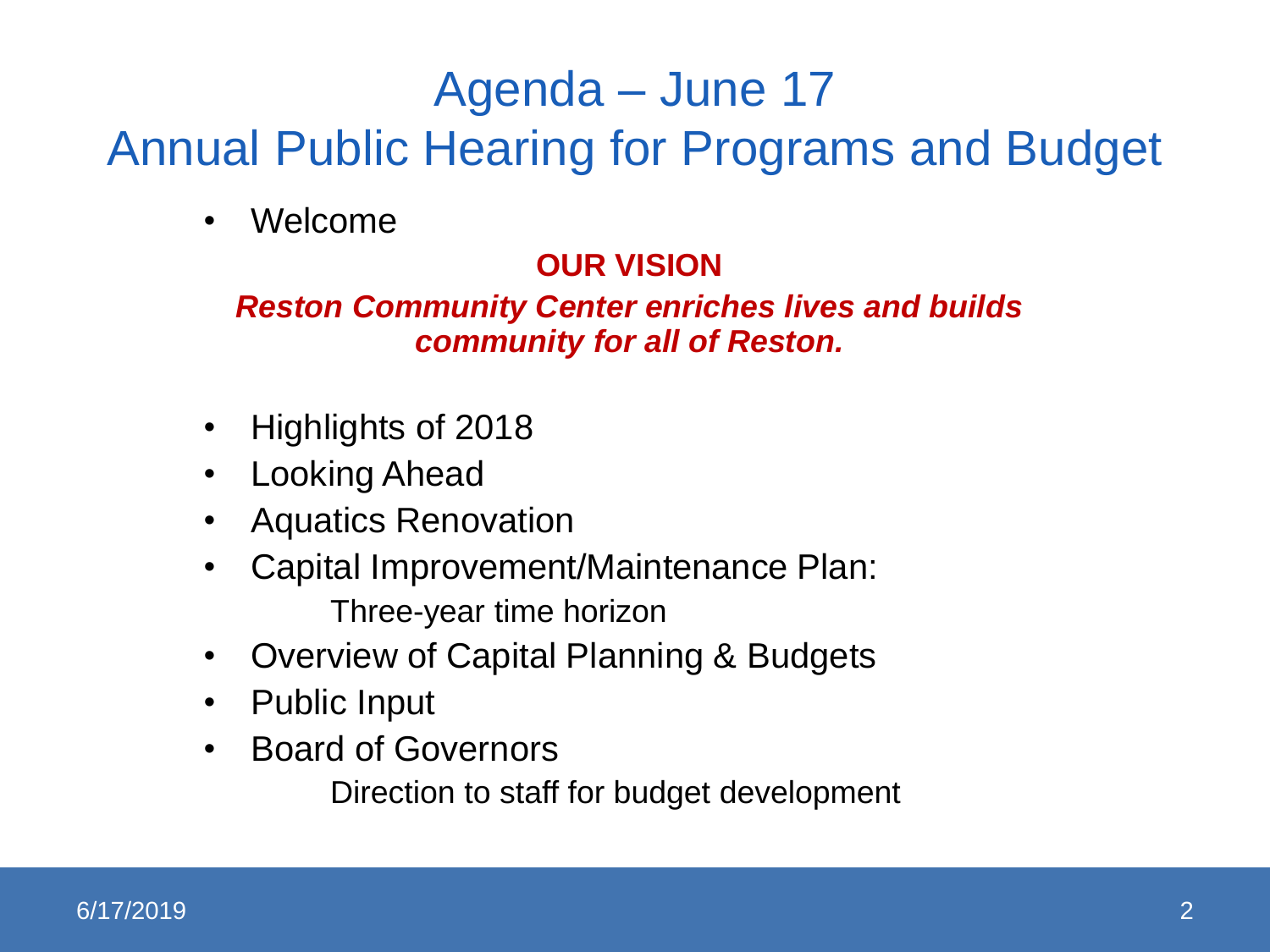# **Highlights**

**Partnerships and collaboration continue to be the foundation of Reston Community Center's success.**

- **43 Partnerships**
- **15 Sponsorships**
- **Community-wide initiatives:** 
	- o **RestON: Opportunity Neighborhoods in Reston**
	- o **Hunters Woods Neighborhood Coalition**
	- o **Community Conversations on Equity and Social Justice**
	- o **Offsite Programming Throughout Reston**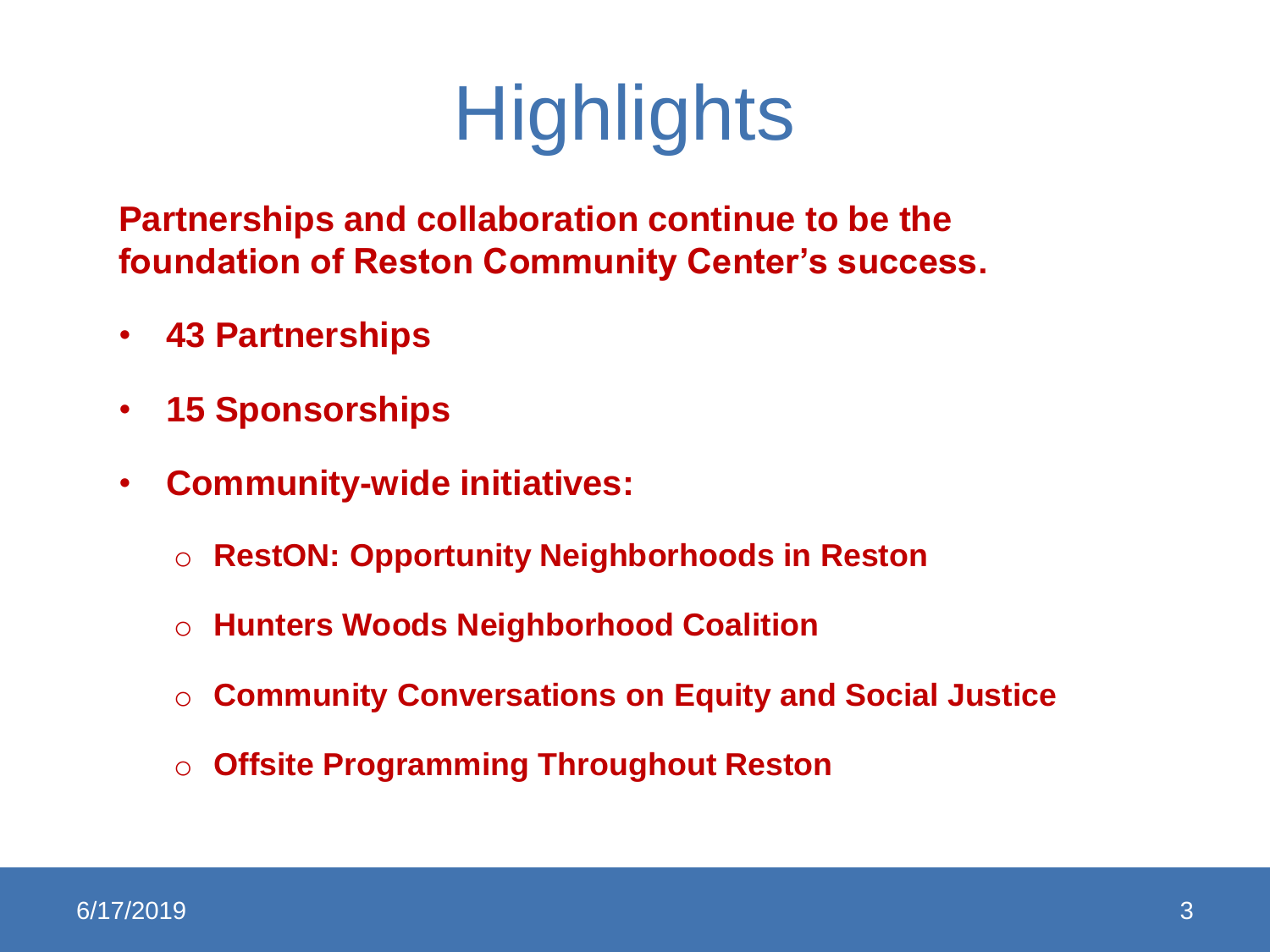# Highlights (cont'd.)

**RCC Annual Report – June 2019**

- **Board of Governors**
- **Administrative**
- **Facility Services**
- **Leisure and Learning**
- **Aquatics**
- **Arts and Events**
- **2018 Year in Data**
- **Sponsorships and Community Partners**
- **Volunteers and 2018 Staff Listing**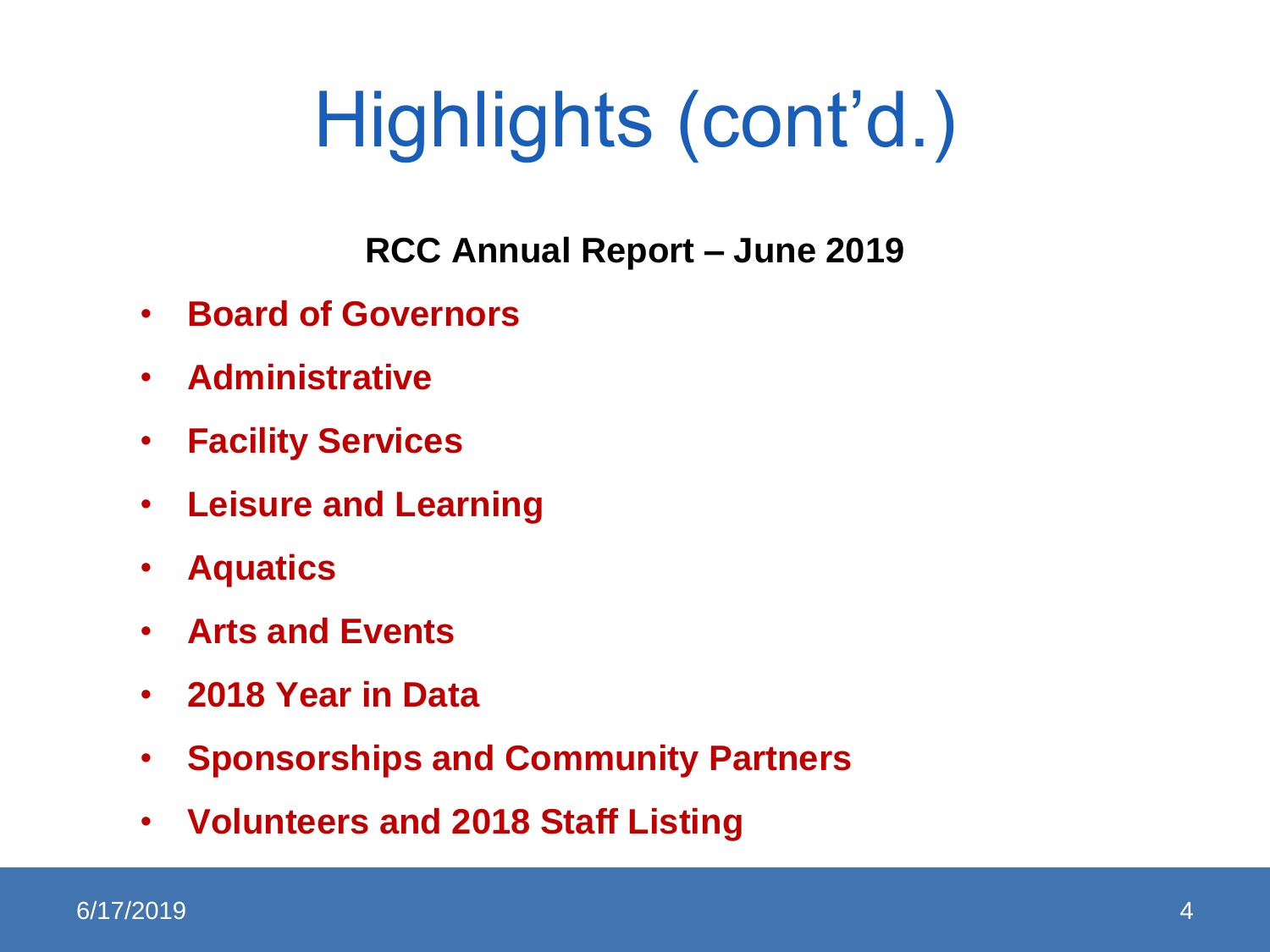## Looking Ahead

**RCC Strategic Plan – 2016 to 2021**

- **Launch a comprehensive community survey June/July 2019**
- **Move programming closer to Reston's residents and employees**
- **Redesign RCC website (include community calendar function)**
- **Complete Aquatics project; launch of new programming**
- **Schedule accreditation visit; achieve CAPRA accreditation**
- **Continue to explore a new performing arts venue while planning for capital reinvestment in existing facilities**
- **Build community awareness, pride and cohesion**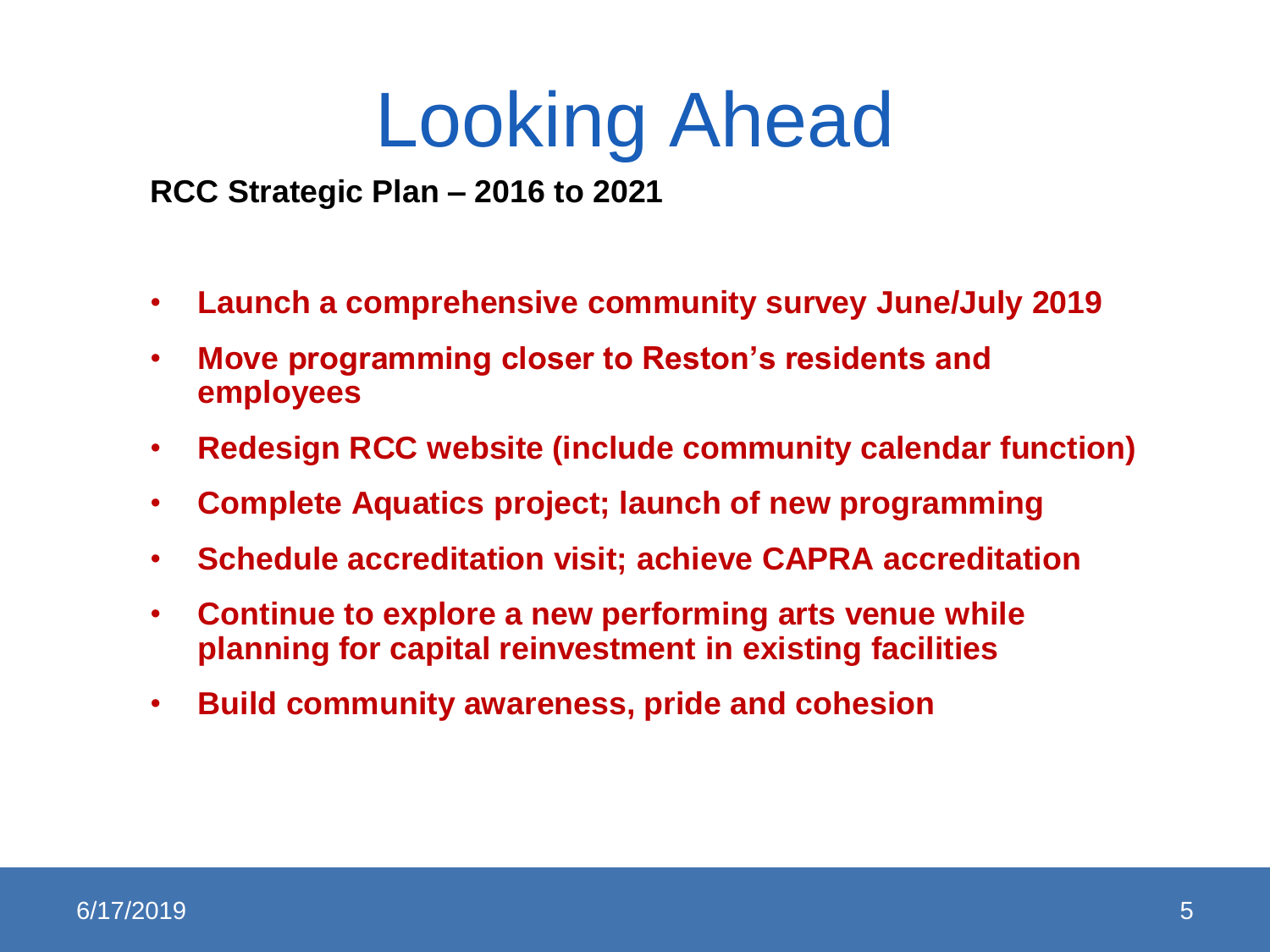## Capital Project: Aquatics Renovation Project

#### **Aquatics Renovation – Update**

**Time-lapse video of construction:**

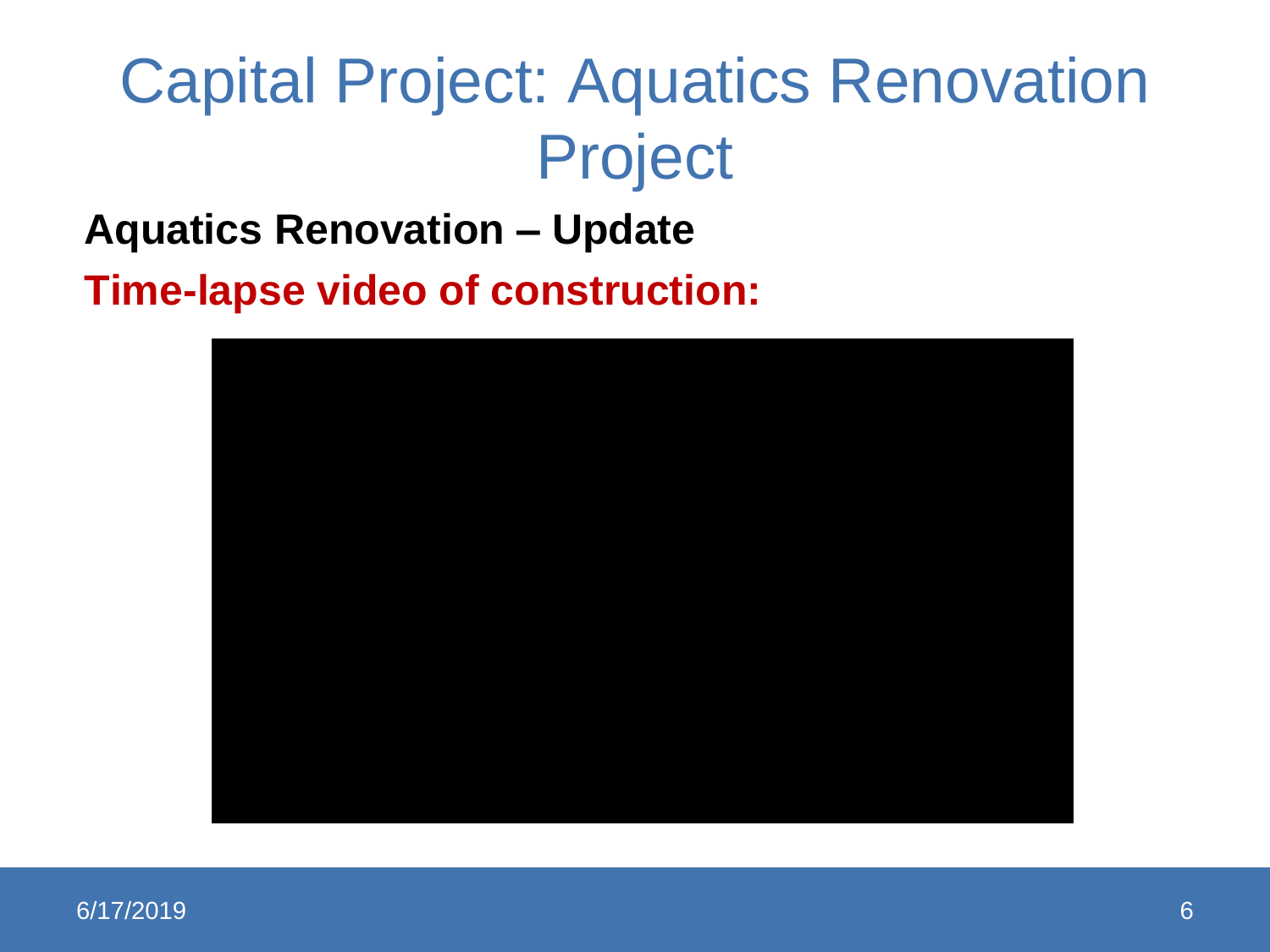Capital Project: Aquatics Renovation Project

### **Emerging Challenges**

- **Most difficult part of the project lies ahead**
- **Timing of delivery of materials, crews**
- **Coordinating added elements for locker room improvements**
- **Commissioning, hiring, training and opening**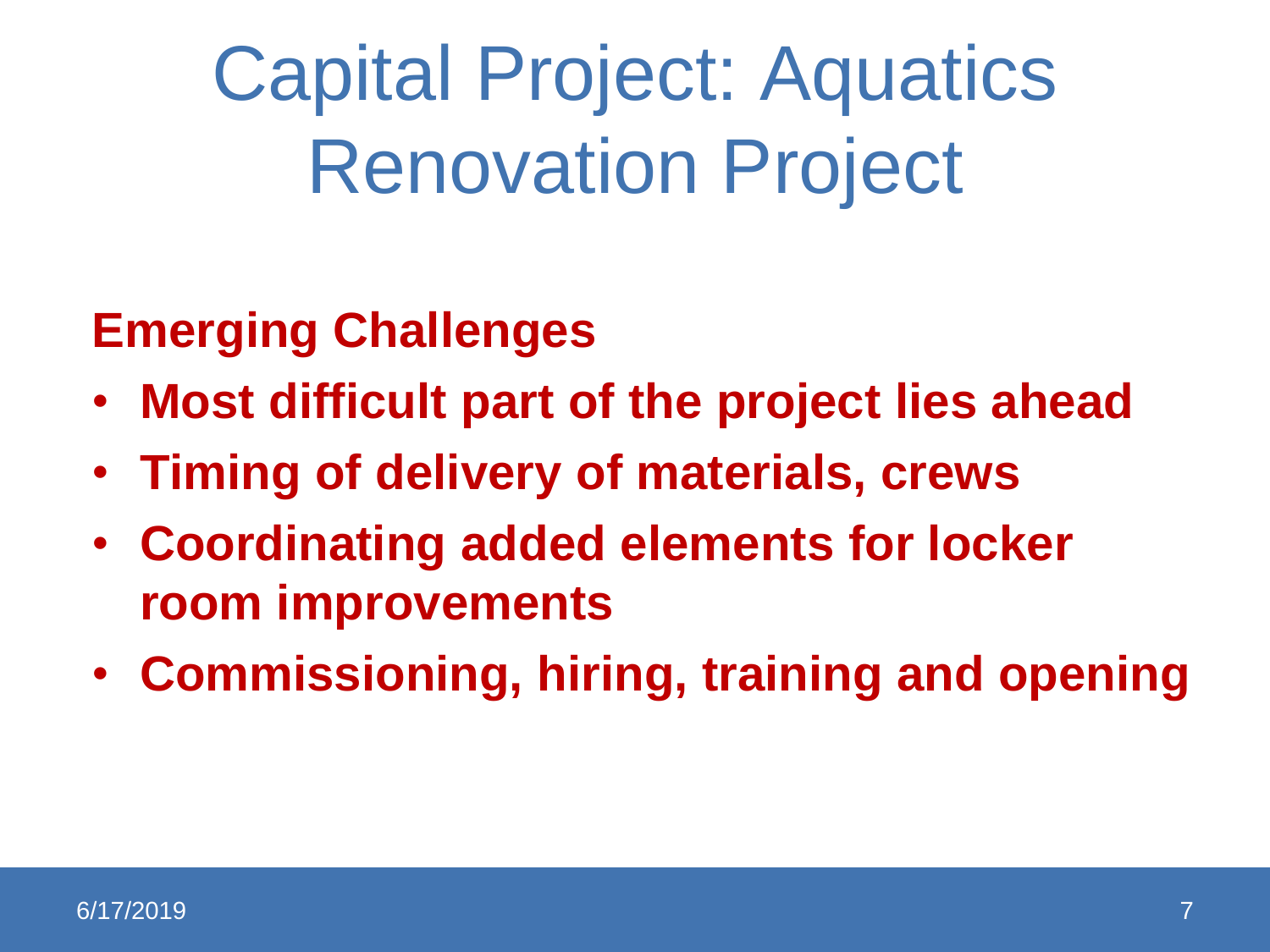### Capital Improvement Projects/Capital Maintenance Projects (Asterisked Projects Are Complete)

| <b>RCC Hunters Woods Facility (Non-theatre,</b><br><b>Non-Aquatics</b> ) | <b>FY19</b><br><b>Curr. Balances or</b><br><b>Rev. Amounts</b> | <b>FY20</b> | <b>FY21</b> |
|--------------------------------------------------------------------------|----------------------------------------------------------------|-------------|-------------|
| Backstage RTU (A/C Unit)                                                 | 85,000                                                         |             |             |
| <b>Solar Panels</b>                                                      | 185,000                                                        |             |             |
| *HW Carpet Repl. Phase 1                                                 | 12,299                                                         |             |             |
| *HW A/V Upgrade                                                          | 1,708                                                          |             |             |
| Phase 3 Roof Rplcmnt.                                                    |                                                                | 200,000     |             |
| <b>HW Room Dividers</b>                                                  |                                                                |             | 30,000      |
| <b>HW Audio Visual Rooms 1-4</b>                                         |                                                                |             | 27,000      |
| Assistive Listening System CR @ HW                                       |                                                                |             | 15,000      |
| <b>RCC Lake Anne</b>                                                     |                                                                |             |             |
| <b>Replace Gallery Doors</b>                                             | 45,000                                                         |             |             |
| <b>Replace Customer Service Desk</b>                                     |                                                                |             | 50,000      |
| <b>Replace Wellness Studio Floor</b>                                     |                                                                |             | 30,000      |
| Lake Anne Oven (Capital Equip/Install)                                   |                                                                | 11,000      |             |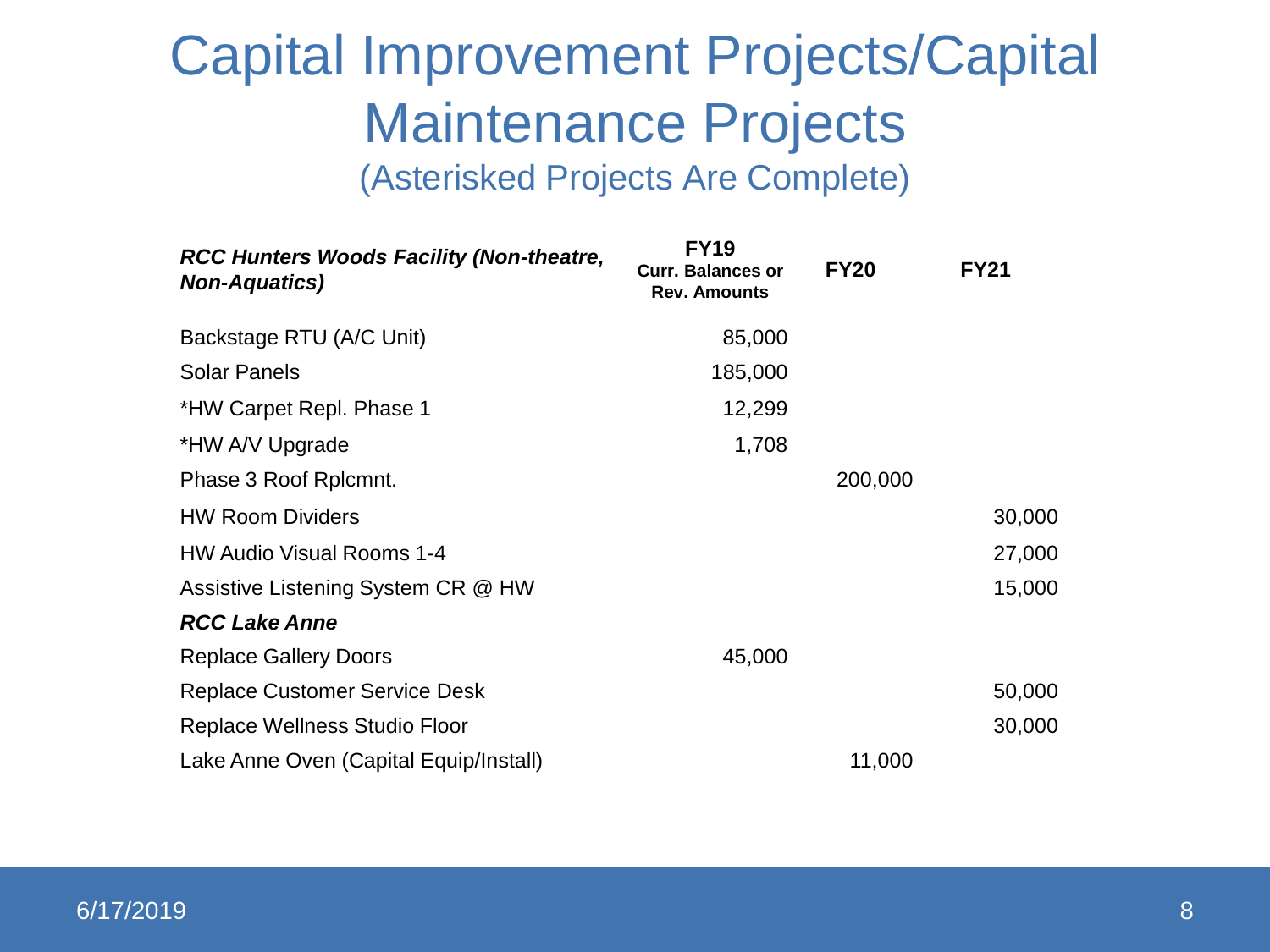## Capital Improvement Projects/Capital Maintenance Projects

#### (Asterisked Projects Are Complete)

| <b>RCC Hunters Woods Facility</b>    | <b>FY19</b><br><b>Curr. Balances or</b><br><b>Rev. Amounts</b> | <b>FY20</b> | <b>FY21</b> |
|--------------------------------------|----------------------------------------------------------------|-------------|-------------|
| <b>Theatre Projects</b>              |                                                                |             |             |
| CenterStage Floor Replacement        | 159,159                                                        |             |             |
| <b>Audio-Visual Controls</b>         | 24,609                                                         |             |             |
| LED Lighting Conversion (Multi-year) | 98,640                                                         |             |             |
| <b>Projection Screen</b>             |                                                                | 15,000      |             |
| Seating/Aisle Lights                 |                                                                |             | 120,000     |
| Carpet                               |                                                                |             | 15,000      |
| Assistive Listening System (Theatre) |                                                                |             | 15,000      |
| <b>Aquatics Renovation</b>           | 6,236,993                                                      |             |             |
| <b>Equipment</b>                     |                                                                |             |             |
| *Theatre Equipment                   | 10,600                                                         |             |             |
| <b>Media Color Printer</b>           |                                                                |             | 6,000       |
| <b>Total Funding</b>                 | 6,859,008                                                      | 226,000     | 308,000     |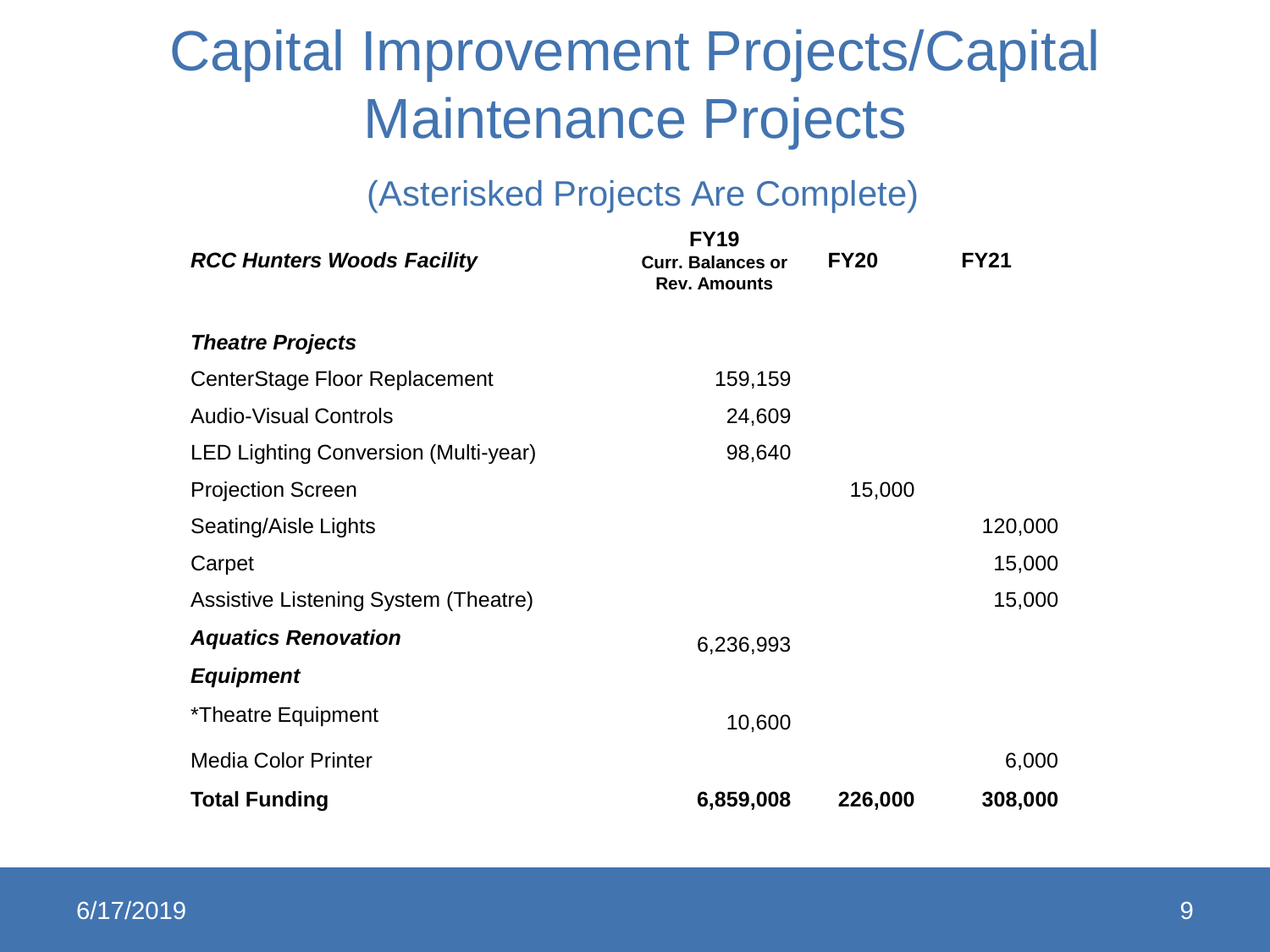### Overview of Capital Planning and Budget Process

- RCC presents a three-year Capital Improvement Plan, Capital Maintenance Plan (CIP/CMP). Project amounts change throughout the three-year cycle based on actual spending, timing, budget revisions. A/E studies may change budgets for specific projects.
- Estimates for both revenue and expenses are made conservatively. Budgets are adjusted periodically.
- Board financial goals are to:
	- o PROVIDE, improve and expand RCC programming and services.
	- o MAINTAIN and improve RCC facilities.
	- o PROVIDE the broadest possible access to and promote participation in RCC offerings (fee waiver, offsite).
	- o PRESENT and manage a structurally balanced budget.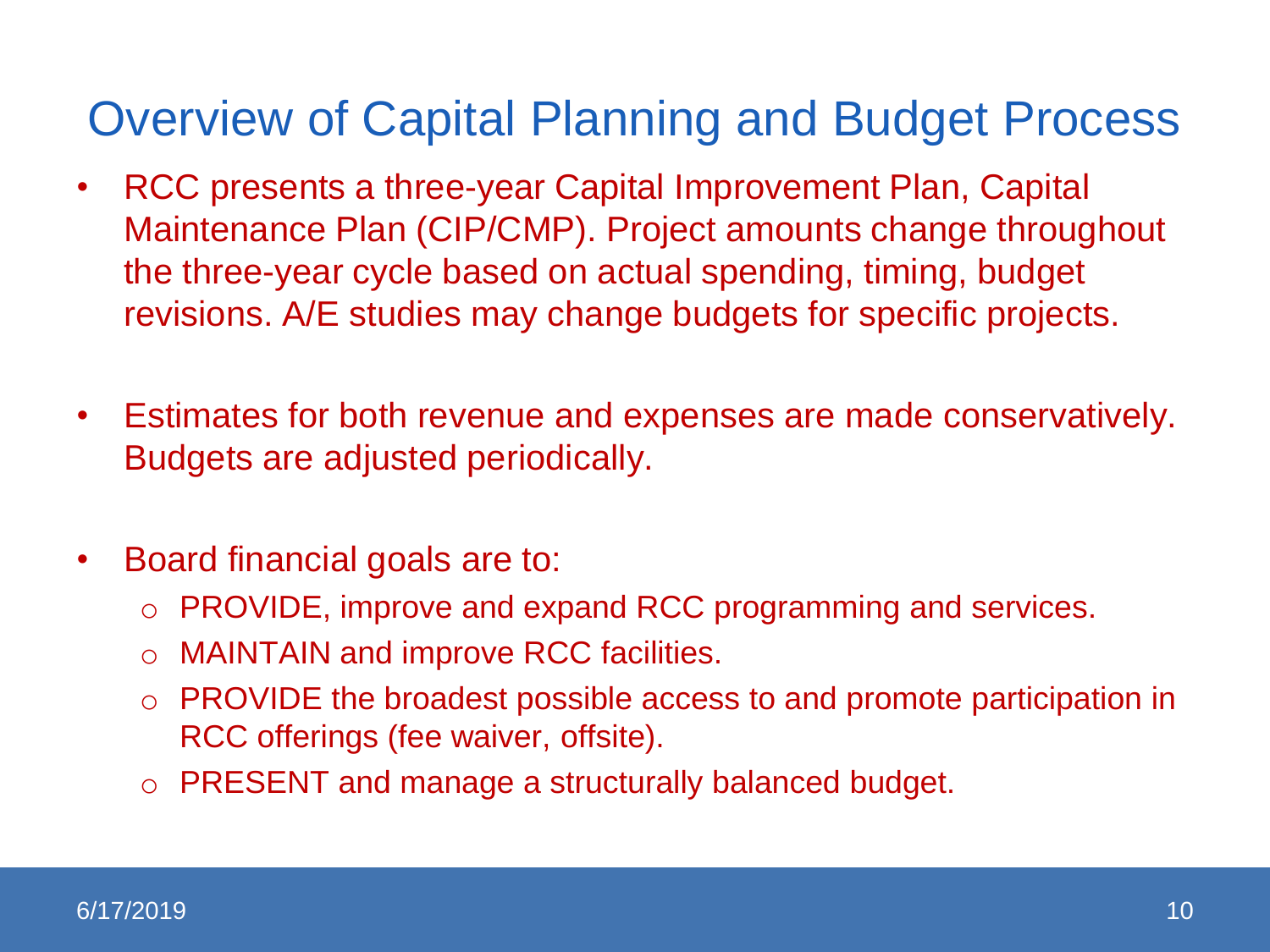## RCC Actual Revenue/Expense History

|                                             | FY2016        | FY2017        | <b>FY2018</b> |
|---------------------------------------------|---------------|---------------|---------------|
| <b>Opening Fund Balance</b>                 | \$5,938,135   | \$6,403,709   | \$6,910,714   |
| <b>Revenue</b>                              |               |               |               |
| Revenue                                     | \$8,101,819   | \$8,439,241   | \$8,830,782   |
| <b>Expenditures</b>                         |               |               |               |
| Personnel                                   | \$5,001,603   | \$5,032,823   | \$5,026,548   |
| Operating                                   | \$2,436,117   | \$2,479,261   | \$2,382,752   |
| Sub-Total Expenditures                      | \$7,437,720   | \$7,512,084   | \$7,409,300   |
| Sub-Total Rev. less Non-Cap Exp.            | 664,099<br>\$ | 927,157<br>\$ | \$1,421,482   |
| <b>Capital Projects</b>                     | 198,525<br>S. | \$<br>420,152 | \$442,370     |
| <b>Total Expenditures</b>                   | \$7,636,245   | \$7,932,236   | \$7,851,670   |
| <b>Revenue less Expenditures</b>            | \$465,574     | 507,005<br>\$ | \$979,112     |
| <b>Ending Fund Balance</b>                  | \$6,403,709   | \$6,910,714   | \$7,889,826   |
| <b>Reserves</b>                             |               |               |               |
| <b>Capital Project Reserve</b>              | \$3,000,000   | \$3,000,000   | \$3,000,000   |
| Maintenance Reserve (12% of # Est. Revenue) | 972,218<br>\$ | \$1,012,709   | \$1,059,694   |
| Feasibility Study (2% of # Est. Revenue)    | 162,036<br>\$ | \$<br>168,785 | 176,616<br>\$ |
| Economic and Program Contingency            | \$2,269,454   | \$2,729,220   | \$3,653,516   |

#### 6/17/2019 11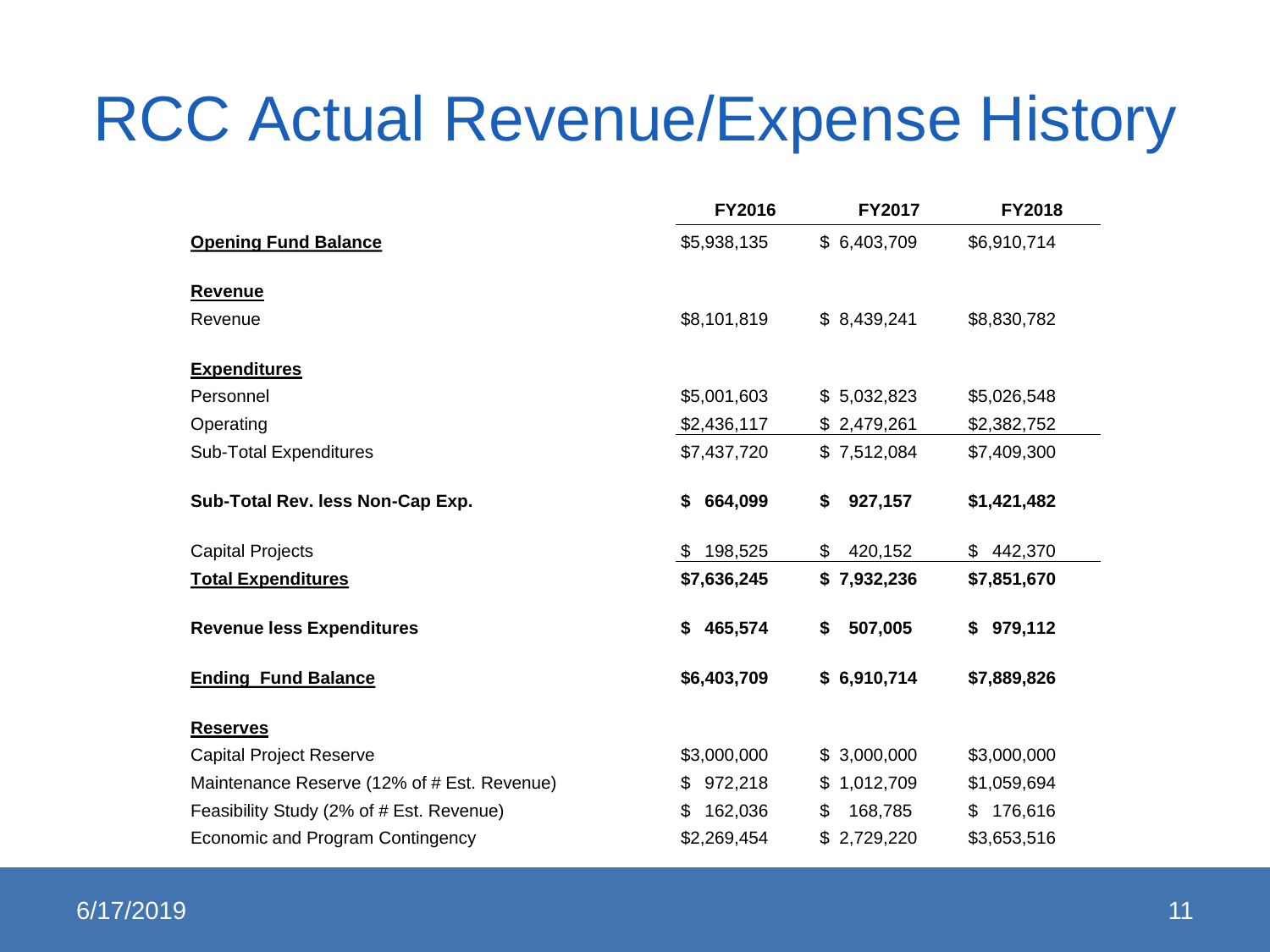### FY20/FY21 Approach – Does Not Include **Carryover**

#### **Estimated FY20/FY21 Budgets**

|                                             | <b>FY20</b>           | <b>FY 20</b>   | <b>FY20</b><br><b>Revised</b> | <b>FY21</b><br><b>Proposed</b> |
|---------------------------------------------|-----------------------|----------------|-------------------------------|--------------------------------|
|                                             | <b>Net of Changes</b> | <b>Adopted</b> |                               |                                |
| <b>Revenue</b>                              |                       |                |                               |                                |
| Revenue                                     | 452,148               | 9,138,177      | 9,590,325                     | 9,803,531                      |
| <b>Expenditures</b>                         |                       |                |                               |                                |
| Personnel                                   | 118,253               | 5,924,777      | 6,043,030                     | 6,198,138                      |
| Operating                                   | 384,981               | 3,039,803      | 3,424,784                     | 3,110,610                      |
| Sub-Total Non-Capital Exp                   | 503,234               | 8,964,580      | 9,467,814                     | 9,308,748                      |
| <b>Revenue less Expenditures</b>            | $-51,086$             | 173,597        | 122,511                       | 494,783                        |
| <b>Capital Projects &amp; Equipment</b>     |                       |                |                               |                                |
| Non-Aquatics                                |                       | 226,000        | 226,000                       | 308,000                        |
| Aquatics                                    |                       |                | 0                             | 0                              |
| <b>Total Capital Projects</b>               | 0                     | 226,000        | 226,000                       | 308,000                        |
| <b>Reserves</b>                             |                       |                |                               |                                |
| <b>Capital Project Reserve</b>              |                       | 166,312        | 642,487                       | 799,420                        |
| Maintenance Reserve (12% of # Est. Revenue) |                       | 1,034,289      | 1,150,839                     | 1,176,424                      |
| Feasibility Study (2% of # Est. Revenue)    |                       | 172,381        | 191,807                       | 196,071                        |
| Economic and Program Contingency            |                       | 0              | 0                             | 0                              |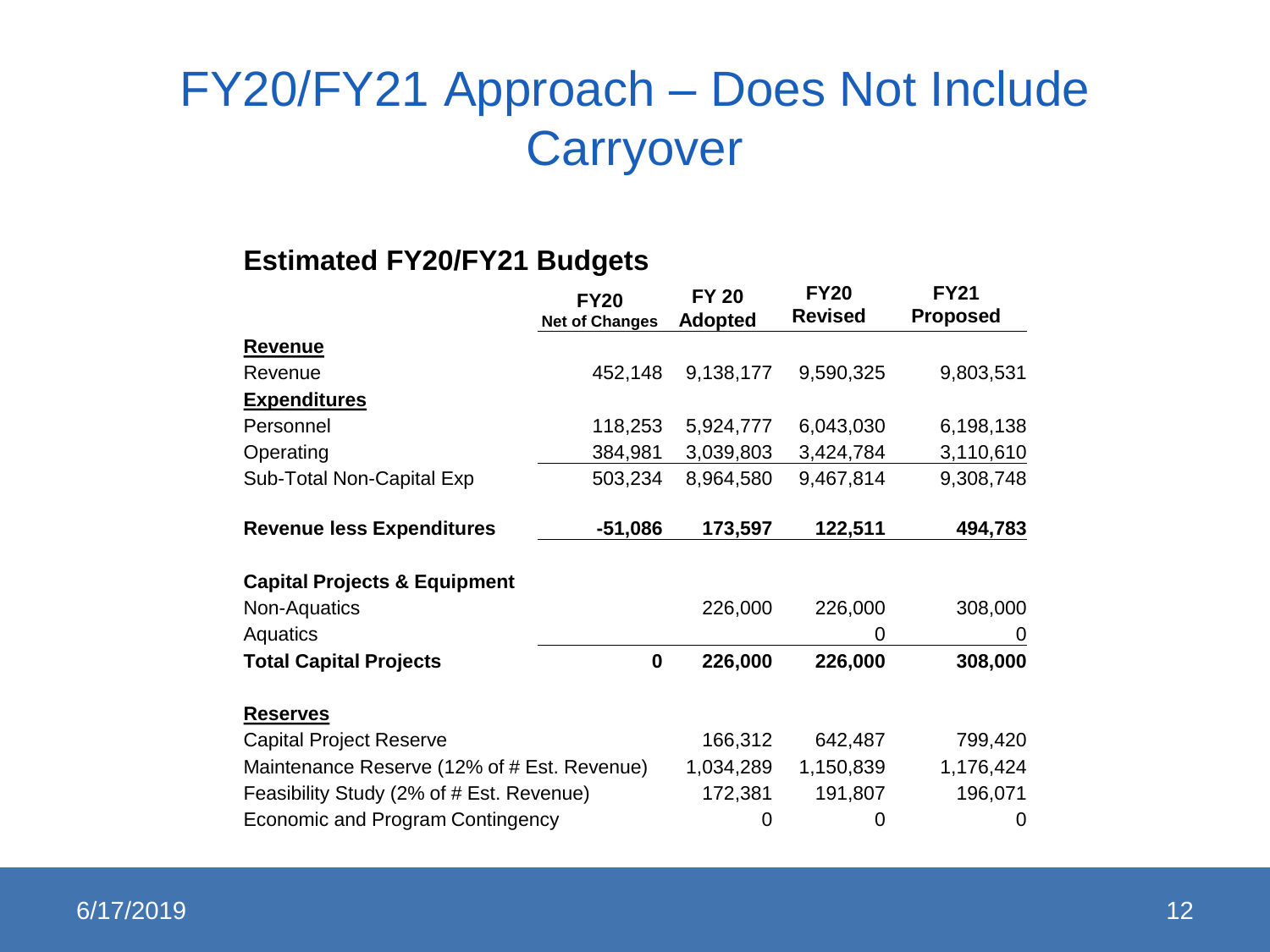## FY21 Budget and Fund Statement Estimate

|                                                            | FY19 3rd Qtr    |                     |                      |                      |
|------------------------------------------------------------|-----------------|---------------------|----------------------|----------------------|
| <b>FUND STATEMENT</b>                                      | <b>Estimate</b> | <b>FY20 Revised</b> | <b>FY21 Proposed</b> | FY21 vs FY20 Revised |
| <b>Estimated Beginning Balance</b>                         | 7,851,670       | 2,078,021           | 1,974,532            | $-103,489$           |
| Revenue:                                                   |                 |                     |                      |                      |
| Taxes                                                      | 7.933,739       | 8,432,614           | 8,505,019            | 72,405               |
| Interest                                                   | 71,927          | 15,870              | 15,870               |                      |
| Vending                                                    | 1,600           | 1,600               | 1,600                |                      |
| Aquatics                                                   | 106,292         | 220,270             | 350,008              | 129,738              |
| L&L                                                        | 337,048         | 397,040             | 397,040              |                      |
| Rental                                                     | 167,535         | 173,000             | 173,000              |                      |
| Arts and Events                                            | 334,568         | 349,931             | 360,994              | 11,063               |
| <b>Total Revenue</b>                                       | 8,952,709       | 9,590,325           | 9,803,531            | 213,206              |
| <b>Total Available</b>                                     | 16,804,379      | 11,668,346          | 11,778,063           | 109,717              |
| Expenditures:                                              |                 |                     |                      |                      |
| <b>Personnel Services</b>                                  | 5,163,890       | 6,043,030           | 6,198,138            | 155,108              |
| <b>Operating Expenses</b>                                  | 2,703,460       | 3,424,784           | 3,110,610            | $-314,174$           |
| <b>Subtotal Personnel &amp; Operating</b>                  | 7,867,350       | 9,467,814           | 9,308,748            | $-159,066$           |
| Revenue less Expenses (excluding capital projects)         | 1,085,359       | 122,511             | 494,783              | 372,272              |
| Capital Equipment                                          | 10,600          | 226,000             | 308,000              | 82,000               |
| Carryover of Current Capital Projects Funding Balance      | 6,848,408       |                     |                      |                      |
| <b>Total Capital Projects</b>                              | 6,859,008       | 226,000             | 308,000              | 82,000               |
| <b>Total Disbursements</b>                                 | 14,726,358      | 9,693,814           | 9,616,748            | $-77,066$            |
| <b>Ending Balance - Distributed Among Reserve Accounts</b> | 2,078,021       | 1,974,532           | 2,161,315            | 186,783              |
| Capital Project Reserve (up to a ceiling of \$3.5M)        | 824,642         | 631,887             | 788,820              | 156,934              |
| Maintenance Reserve (12% of current revenue estimate)      | 1,074,325       | 1,150,839           | 1,176,424            | 25,585               |
| Feasibility Study Reserve (2% of current revenue estimate) | 179,054         | 191,807             | 196,071              | 4,264                |
| Economic and Program Contingency (remaining funds)         |                 |                     |                      |                      |
| <b>Unreserved Balance</b>                                  | O               | O                   |                      |                      |